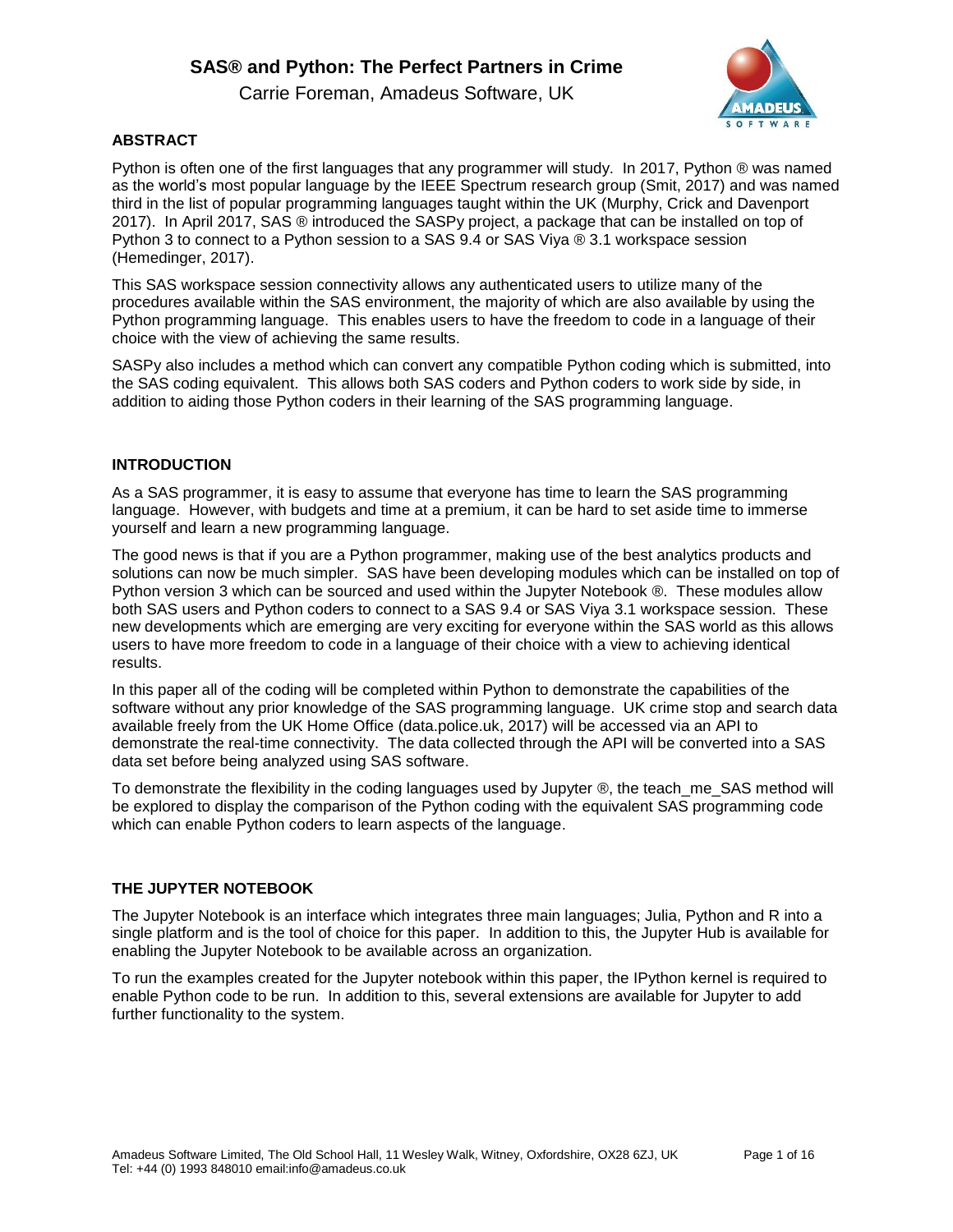Carrie Foreman, Amadeus Software, UK



Four examples of extensions available to install for Jupyter specifically created for SAS include;

- SASPy: A module used to allow a connection to be made to SAS 9.4. This is required to enable users to create Python coding to surface SAS objects.
- SAS Kernel: A kernel which allows SAS code to be executed within the Jupyter Notebook. \*
- Pipefitter: A package used to create and assess SAS Viya 3.1 and SAS 9.4 data mining models. \*
- Python-SWAT: A package which allows users to connect to a SAS Viya 3.1 session and execute CAS actions using Python coding.
- \* Requires the SASPy module.

To run the examples within this paper only the SASPy module will be required.

## **CONNECTING TO A SAS SESSION**

On opening the Jupyter Notebook for the first time a new notebook is displayed containing a single code cell. The toolbars at the top of the page are used to control the workings for the notebook. All code within this paper can be typed directly into a code cell and is run by selecting the run button within the toolbar menu.

|                                      | C JUPYTET New Notebook Last Checkpoint: a few seconds ago (unsaved changes) | Logout                |
|--------------------------------------|-----------------------------------------------------------------------------|-----------------------|
| File<br>Edit View Insert Cell Kernel | Widgets<br>Help                                                             | Python 3 O<br>Trusted |
|                                      |                                                                             |                       |
| In $[ ]: ]$                          |                                                                             |                       |

### **Display 1. The Jupyter Notebook**

Prior to connecting to a SAS Session within Jupyter Notebook the SASPy module needs to be loaded into Python. This can be completed up by typing the Python import command into a code cell. The code to complete this is as follows:

**import** saspy

Once this has been completed, to connect to a SAS Session, a connection statement is required. Within the connection statement a configuration name is specified. This configuration name matches a connection method which is set up within a user's sascfg.py file found within their SASPy configuration. The file contains a number of configurable options which are available for a user to adapt to customize their connection to SAS 9.4 or SAS Viya 3.1. The connection statement is formatted as below:

sas = saspy.SASsession(cfgname = 'iomwin')

In this example, the IOM method for Windows ® Operating Systems is used to connect to the local machine. IOM methods are available to connect to any Operating System. In addition to this, STDIO methods are also available for Linux ® connections to SAS workspace sessions (SAS, 2017).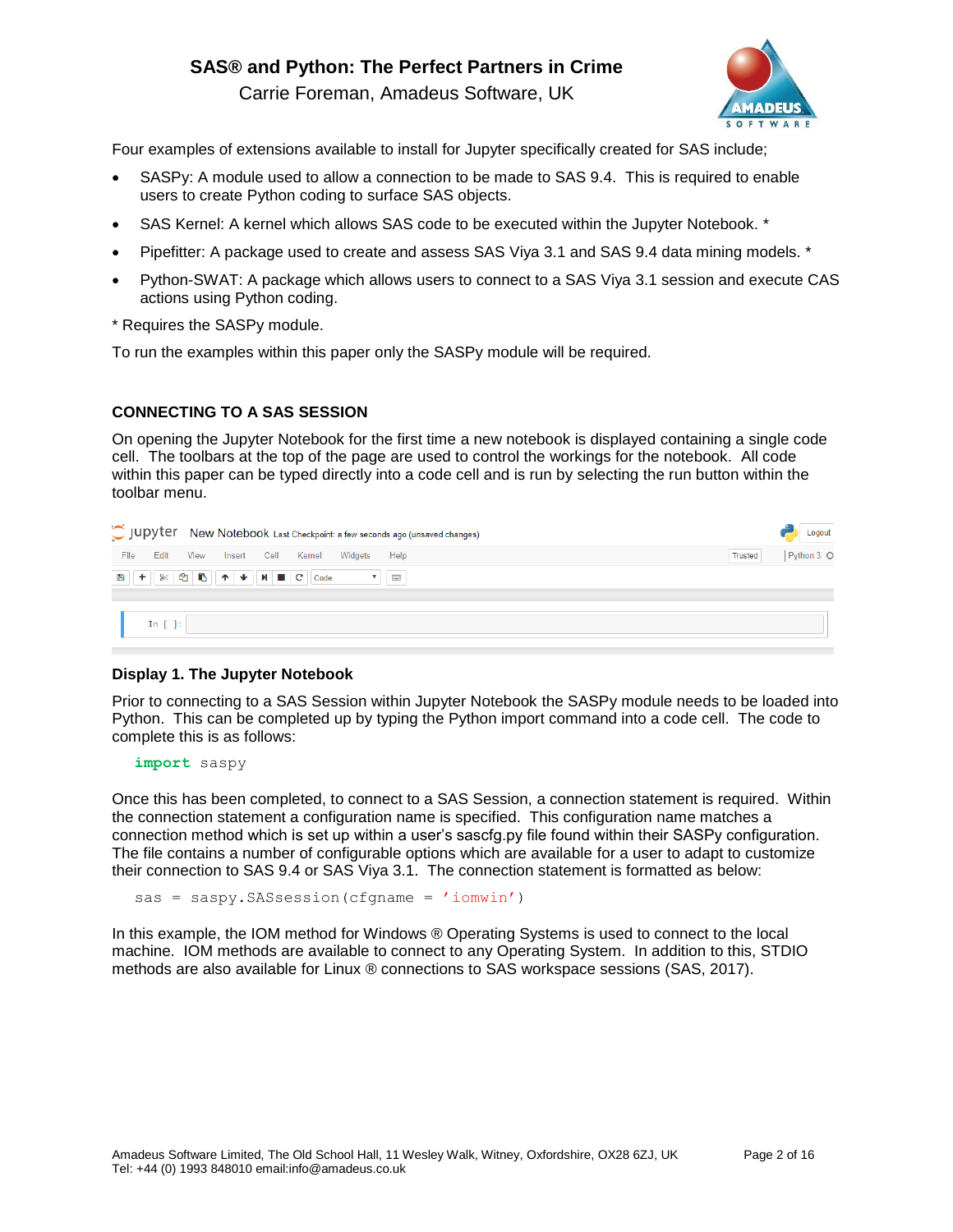Carrie Foreman, Amadeus Software, UK

On running the connection statement, this will prompt for a username and password. Once these have been entered, if a connection is made successfully a message will be displayed below the code cell:

Please enter the IOM user id: carrie.foreman Please enter the password for IOM user: ........ SAS Connection established. Subprocess id is 1524

### **Output 1. A sucessful connection is made to SAS 9.4**

### **CONNECTING TO THE DATA**

The data which will be used within this example is that of the Thames Valley Police stop and search data. The data is available via API and contains information on where stop and searches took place in addition to the ethnicity and gender of those searched. To connect to the JSON API the pandas read\_json function is required. This can be used to convert the API data into a pandas dataframe. To complete this task, access to the Python pandas library is required. Pandas is a library created specifically for the Python programming language to perform data analysis and manipulations. To gain access to pandas, the pandas module needs to be imported using an alias (in this example we will use pd). The alias can then be used for any calls to the pandas module:

**import** pandas **as** pd

To convert the data within the API to a pandas dataframe the following code is required:

```
df = pd.read_json('https://data.police.uk/api/stops-force?force=thames-
valley&data=2017-07')
```
To view the pandas dataframe  $df$  can be run within a code cell:

| age_range |                     |                                                                                                                                                                                                                                                                                   |                                       | legislation                           |                                                                                                                                                                  |       |                                              |                |         |                     | latitude longitude                                                                                                                                                                                                                                                                                                                       |
|-----------|---------------------|-----------------------------------------------------------------------------------------------------------------------------------------------------------------------------------------------------------------------------------------------------------------------------------|---------------------------------------|---------------------------------------|------------------------------------------------------------------------------------------------------------------------------------------------------------------|-------|----------------------------------------------|----------------|---------|---------------------|------------------------------------------------------------------------------------------------------------------------------------------------------------------------------------------------------------------------------------------------------------------------------------------------------------------------------------------|
|           |                     | Male                                                                                                                                                                                                                                                                              |                                       | Misuse of Drugs Act 1971 (section 23) | <b>Controlled drugs</b>                                                                                                                                          | White | False                                        | NaN            |         |                     |                                                                                                                                                                                                                                                                                                                                          |
|           |                     | Male                                                                                                                                                                                                                                                                              |                                       | Misuse of Drugs Act 1971 (section 23) | <b>Controlled drugs</b>                                                                                                                                          | White | False                                        | NaN            |         |                     |                                                                                                                                                                                                                                                                                                                                          |
|           |                     | Male                                                                                                                                                                                                                                                                              |                                       | Misuse of Drugs Act 1971 (section 23) | Controlled drugs                                                                                                                                                 | White | False                                        | NaN            |         |                     |                                                                                                                                                                                                                                                                                                                                          |
|           | 2017-07-01 04:03:00 | Male                                                                                                                                                                                                                                                                              |                                       | Misuse of Drugs Act 1971 (section 23) | Controlled drugs                                                                                                                                                 | Black | False                                        | NaN            |         |                     |                                                                                                                                                                                                                                                                                                                                          |
|           |                     | Male                                                                                                                                                                                                                                                                              |                                       | Misuse of Drugs Act 1971 (section 23) | Controlled drugs                                                                                                                                                 | Black | False                                        | NaN            |         |                     |                                                                                                                                                                                                                                                                                                                                          |
|           |                     | Male                                                                                                                                                                                                                                                                              |                                       | Misuse of Drugs Act 1971 (section 23) | <b>Controlled drugs</b>                                                                                                                                          |       | Article found - Detailed outcome unavailable | True           |         |                     |                                                                                                                                                                                                                                                                                                                                          |
|           |                     | Male                                                                                                                                                                                                                                                                              |                                       | Misuse of Drugs Act 1971 (section 23) | <b>Controlled drugs</b>                                                                                                                                          |       | Article found - Detailed outcome unavailable | NaN            |         |                     |                                                                                                                                                                                                                                                                                                                                          |
|           |                     | None                                                                                                                                                                                                                                                                              |                                       | Misuse of Drugs Act 1971 (section 23) | <b>Controlled drugs</b>                                                                                                                                          | White | <b>Suspect arrested</b>                      | True           |         | 51,400908 -1,319032 |                                                                                                                                                                                                                                                                                                                                          |
|           |                     | None                                                                                                                                                                                                                                                                              |                                       | Misuse of Drugs Act 1971 (section 23) | <b>Controlled drugs</b>                                                                                                                                          | White | False                                        | NaN            |         |                     |                                                                                                                                                                                                                                                                                                                                          |
|           |                     | Male                                                                                                                                                                                                                                                                              |                                       | Misuse of Drugs Act 1971 (section 23) | <b>Controlled drugs</b>                                                                                                                                          | None  | <b>Suspect arrested</b>                      | True           |         |                     |                                                                                                                                                                                                                                                                                                                                          |
|           |                     | Male                                                                                                                                                                                                                                                                              |                                       |                                       | Article for use in theft                                                                                                                                         | White | False                                        | NaN            |         |                     | $-1.211889$                                                                                                                                                                                                                                                                                                                              |
|           |                     | 25-34 2017-07-01 00:00:00<br>25-34 2017-07-01 00:00:00<br>18-24 2017-07-01 00:00:00<br>10-17<br>10-17 2017-07-01 04:03:00<br>over 34 2017-07-01 13:30:00<br>18-24 2017-07-01 17:32:00<br>18-24 2017-07-01 17:48:00<br>over 34 2017-07-01 18:50:00<br>2017-07-01 21:52:00<br>10-17 | datetime<br>18-24 2017-07-01 17:55:00 |                                       | gender involved person<br>True<br>True<br>True<br>True<br>True<br>True<br>True<br>True<br>True<br>True<br>True Police and Criminal Evidence Act 1984 (section 1) |       | object of search officer defined ethnicity   | White<br>White | outcome |                     | outcome link to object removed clothing<br>False 51.739670 -0.967298<br>False 51.739670 -0.967298<br>False 51.739670 -0.967298<br>False 51.507752 -0.598295<br>False 51.507752 -0.598295<br>False 51.628712 -0.751329<br>False 51.418490 -1.510796<br>False<br>False 51.418490 -1.510796<br>False 51.547442 -0.893619<br>False 51.734236 |

**Output 2. View the Pandas data frame within Jupyter Noteboook**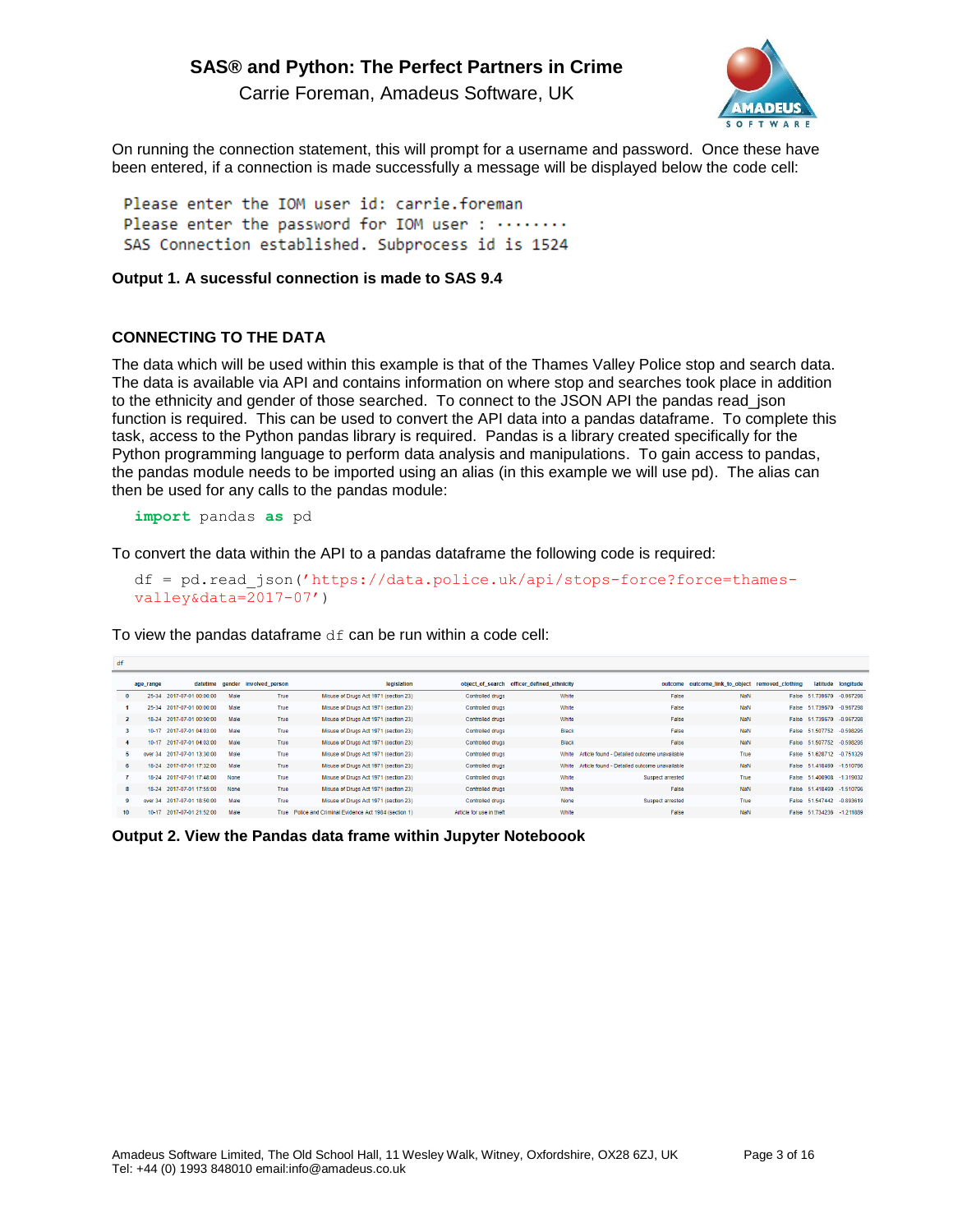Carrie Foreman, Amadeus Software, UK



## **PYTHON DATA MANIPULATION**

To convert the pandas dataframe into a SAS data set, some data manipulation is required. This is due to the differences between the storage of some variables within pandas and how this compares with variables types and naming conventions supported by the SAS environment. To view the data types stored within the pandas library  $df$ . info() can be run:

 $df.info()$ 

| <class 'pandas.core.frame.dataframe'=""></class>           |                             |
|------------------------------------------------------------|-----------------------------|
| RangeIndex: 497 entries, 0 to 496                          |                             |
| Data columns (total 16 columns):                           |                             |
| age range                                                  | 456 non-null object         |
| datetime                                                   | 497 non-null datetime64[ns] |
| gender                                                     | 437 non-null object         |
| involved_person                                            | 497 non-null bool           |
| legislation                                                | 325 non-null object         |
| location                                                   | 321 non-null object         |
| object of search                                           | 497 non-null object         |
| officer defined ethnicity                                  | 494 non-null object         |
| operation                                                  | 497 non-null bool           |
| operation name                                             | 0 non-null float64          |
| outcome                                                    | 497 non-null object         |
| outcome linked to object of search                         | 99 non-null float64         |
| outcome object                                             | 497 non-null object         |
| removal of more than outer clothing                        | 325 non-null float64        |
| self defined ethnicity                                     | 479 non-null object         |
| type                                                       | 497 non-null object         |
| dtypes: bool(2), datetime64[ns](1), float64(3), object(10) |                             |
| memory usage: 36.0+ KB                                     |                             |

### **Output 3. Pandas dataframe information prior to any manipulation**

## **DATA PREPARATION**

Using  $df \text{.info}()$  and viewing the dataset in full, four steps have been identified with the data which need to be completed before the data can be converted:

- 1. The columns "outcome\_linked\_to\_object\_of\_search" and "removal\_of\_more\_than\_outer\_clothing" have names which are 34 and 35 characters and in length respectively. SAS 9.4 and SAS Viya 3.1 require that the names of variables within a data set are of a maximum length of 32 characters.
- 2. The columns "operation" and "involved person" are of type boolean. SAS 9.4 accepts only character or numeric variables, therefore any variables of type Boolean need to be changed to either character strings or numeric values of 1 or 0 prior to conversion to a SAS data set.
- 3. The "outcome" column contains values which are recorded as a set of quotes "". Within SAS this is not interpreted as a value and therefore misaligns the values for any variables to the right of this within the data set. These values need to be replaced to allow them to be identified within the data.
- 4. The column "location" has two outcomes; either multiple pieces of information which includes latitude and longitude coordinates, or a missing value. On reading this data into SAS without any manipulation any non-missing values are not identified, and the variable is assigned to missing. These values need to be extracted from this column before the data is converted into a SAS data set.

Each of these steps requires manipulation using Python coding prior to conversion within SAS.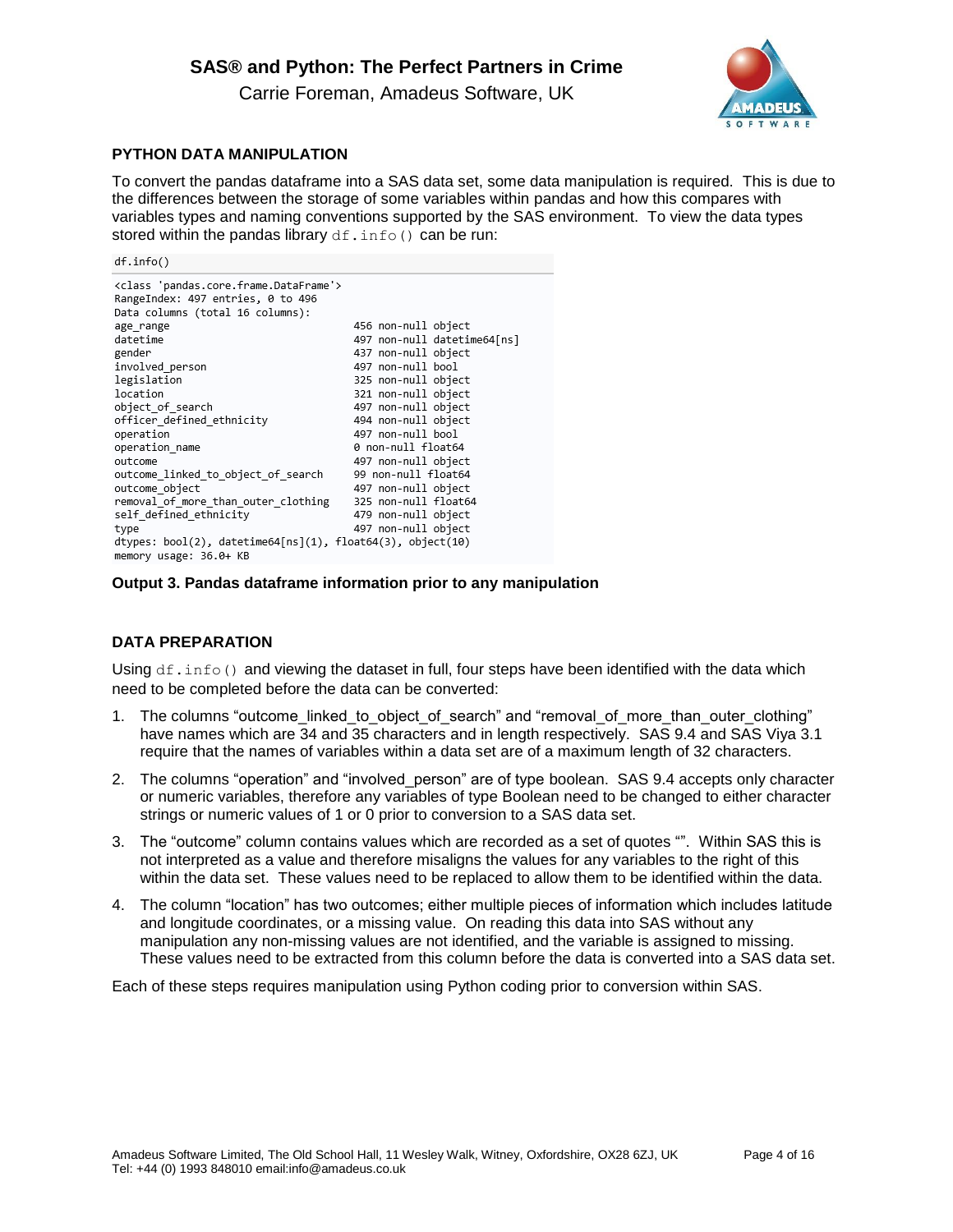Carrie Foreman, Amadeus Software, UK



### **TASK 1: COLUMN NAMES**

To rectify the issue of the two columns which have names that are greater than 32 characters we need to rename the columns within the pandas dataframe. The original column name will be replaced with a new shorter column name.

| <b>Original Column Name</b>         | <b>New Column Name</b> |  |  |  |
|-------------------------------------|------------------------|--|--|--|
| outcome_linked_to_object_of_search  | outcome_link_to_object |  |  |  |
| removal_of_more_than_outer_clothing | removed_clothing       |  |  |  |

### **Table 1. Column name changes within Pandas**

We can use the dataframe rename function provided by the pandas module to complete this task. This function allows us to assign a new name for a column within a pandas dataframe:

```
df = df.rename(columns={'outcome_linked_to_object_of_search': 
'outcome link to object',
'removal of more than outer clothing': 'removed clothing'})
```
### **TASK 2: BOOLEAN DATA TYPES**

Any Boolean data types within pandas need to be converted to character or numeric data to be read into SAS. In this example character strings will be used. To complete this, we can use the dataframe replace function provided by the pandas module to complete this task. This function allows us to specify a list of values that we would like to assign to an alternative value. For the police stop and search data any values within the data that are defined as a Boolean true or false will be assigned to the text strings of "True" or "False":

```
booleanDictionary = {True: 'True', False: 'False'}
df = df.replace(booleanDictionary)
```
### **TASK 3: OUTCOME COLUMN VALUES EMPTY**

The outcome column has values which are recorded as "". This is an issue, as on conversion to a SAS data set, the data is misaligned causing values to be read into incorrect variables. To rectify this issue, we need to iterate using the iterrows generator through the data set to identify those records where the length of the string stored for outcome is less than one character. To complete this the numpy module can be used which allows access to mathematical functions and arrays.

To import the numpy module you can use the code below:

**import** numpy **as** np

Two additional columns are added to the pandas dataframe.

| <b>New Column</b> | Value                                                                                                                                                                                 |
|-------------------|---------------------------------------------------------------------------------------------------------------------------------------------------------------------------------------|
| tmpstring         | Stores the value of the outcome column as a string.                                                                                                                                   |
| length            | Calculates the length of the value stored within the tmpstring column.                                                                                                                |
| outcome           | For any rows where the length column has a value less than 1, the outcome column<br>will be assigned to the value of "False". In any other cases, the outcome will not be<br>changed. |

### **Table 2. Additional columns within Pandas**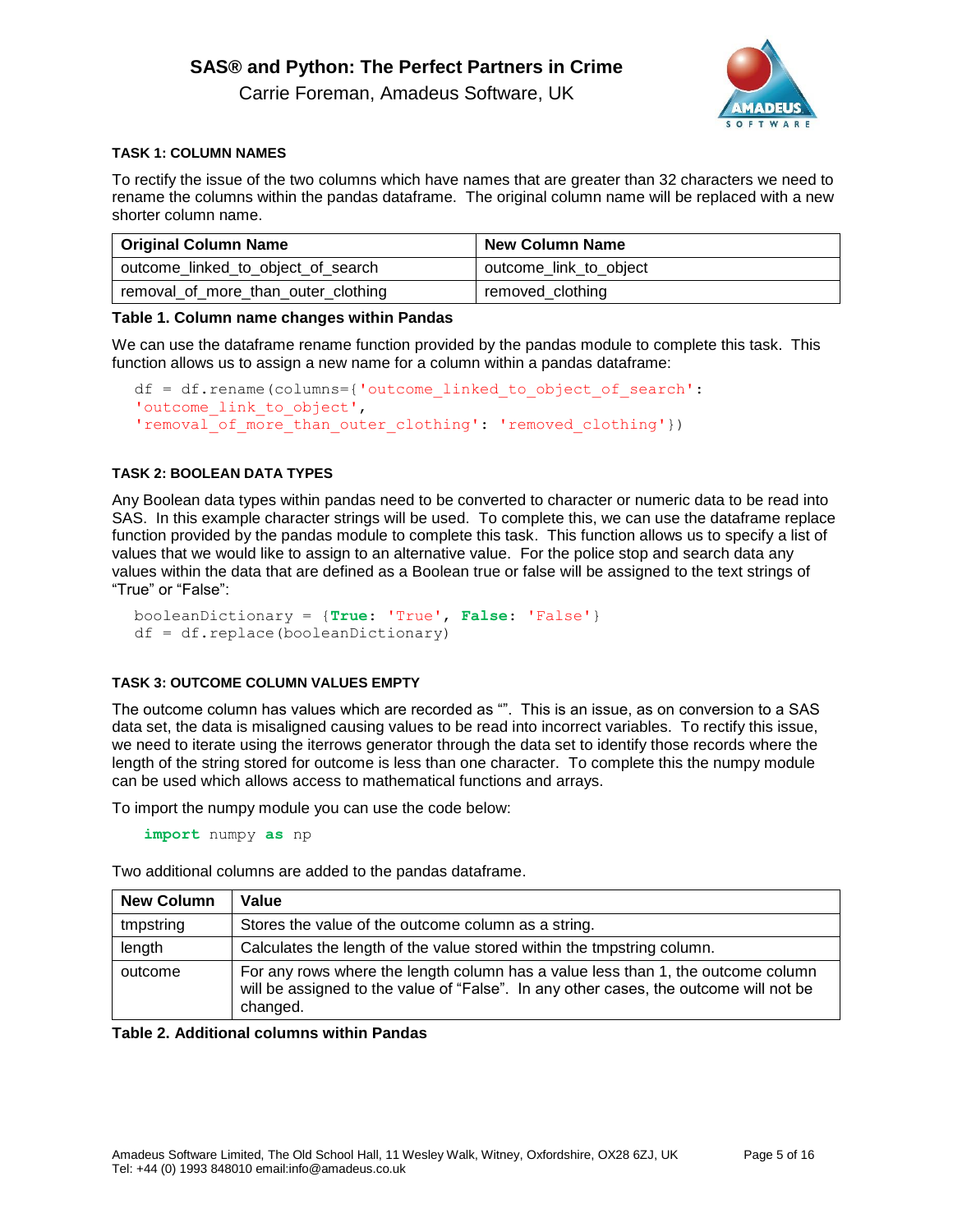

The code to complete this is as follows:

```
for index, row in df.iterrows():
     df['tmp_string'] = df['outcome'].astype(str)
    df['tmp length'] = df['tmp string'].str.length() df['outcome'] = np.where(df['tmp_length'] < 1, 'False', df['outcome'])
```
## **TASK 4: THE LOCATION COLUMN**

Within the API additional items of information are stored within the location column. This includes the following two additional values which we would like to include within the data:

- **Latitude**
- **Longitude**

These values can be extremely useful for analysis within SAS and can be used to plot police stop and search locations on a map. To extract this information an 'if' statement has been used within Python coding. This statement identifies whether a location variable is blank. If the variable is blank, then two new columns named latitude and longitude will be set to none within the data set. Where this is not the case, the values have been extracted from the string using point identifiers to extract the relevant parts.

```
for index, row in df.iterrows():
   df['tmp location'] = df['location'] .astype(str) if row['location'] is None:
        df['latitude'] = None
        df['longitude'] = None
    else:
        df['lattice'] = df['tmp location'].str[14:23]df['longitude'] = df['tmp location'].str[-11:-2]
```
### **TASK 5: CONVERT LATITUDE AND LONGITUDE TO NUMERIC**

As the latitude and longitude were extracted from a string using Python code, these are currently stored as non-null objects. To perform calculations on these, or to plot them on a map, it is required that these values are stored as numeric values. A numeric column stored within Python would be a non-null float64. To convert to this variable type, the to\_numeric function is required. The coerce option has been used on the to\_numeric function to allow any values which cannot be converted to be recorded as missing values.

The code to complete this is as follows:

```
df['latitude'] = pd.to_numeric(df['latitude'], errors='coerce')
df['longitude'] = pd.to_numeric(df['longitude'], errors='coerce')
```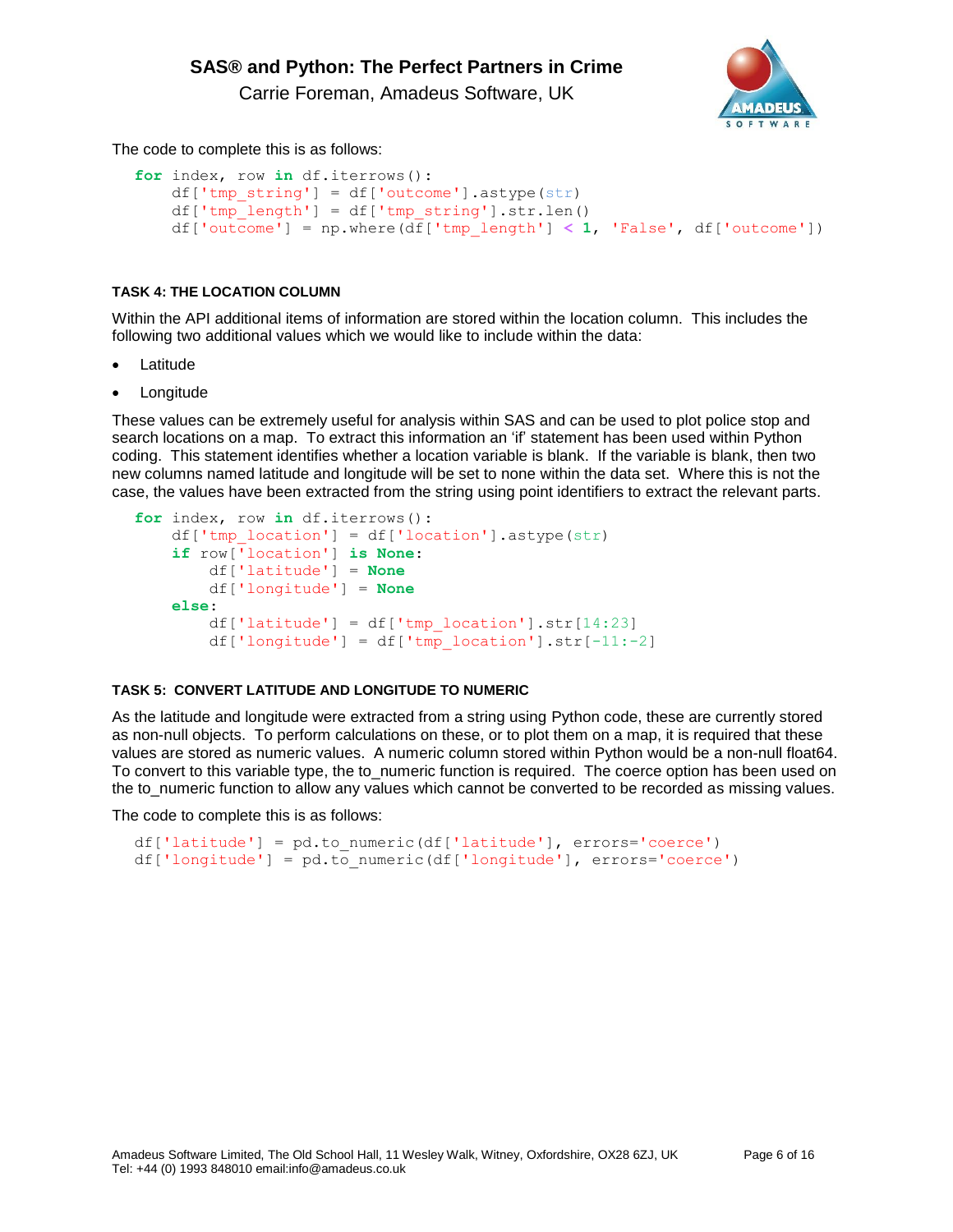

Carrie Foreman, Amadeus Software, UK

## **TASK 6: DROPPING UNNECESSARY COLUMNS**

The following columns can then be dropped from the pandas dataframe as they are not required further for manipulation within SAS.

- location
- operation
- operation\_name
- outcome\_object
- self\_defined\_ethnicity
- type
- loc\_string

To remove these variables, the del operator can be used:

```
del df['location']
del df['operation']
del df['operation_name']
del df['outcome_object']
del df['self_defined_ethnicity']
del df['type']
del df['loc_string']
```
## **VERIFY THE DATA TYPES ARE CORRECT**

Once the pandas manipulation has been completed,  $df.info()$  can be run again to verify that the data types are set correctly.

```
df.info()<class 'pandas.core.frame.DataFrame'>
RangeIndex: 499 entries, 0 to 498
Data columns (total 12 columns):
                                                 471 non-null object
age range
datetime
                                                499 non-null datetime64[ns]
gender
                                               462 non-null object
Procession<br>
involved_person<br>
199 non-null object<br>
legislation<br>
340 non-null object<br>
officer_defined_ethnicity<br>
491 non-null object<br>
499 non-null object<br>
499 non-null object
orricer_uerineu_etmncity 491 non-nuil object<br>outcome 499 non-null object<br>outcome_link_to_object 95 non-null object<br>removed_clothing 347 non-null object<br>latitude 330 non-null float6
                                              as non-nuit object<br>347 non-null object<br>228 aas aull flastC
latitude
                                                 330 non-null float64
                                                 330 non-null float64
longitude
dtypes: datetime64[ns](1), float64(2), object(9)
memory usage: 46.9+ KB
```
## **Output 4. Pandas dataframe information after manipulation**

The data types within the dataframe are now prepared for analysis in SAS. All SAS numeric variables are stored in the dataframe as either a non-null float 64 or a non-null datetime64[ns]. In addition to this, any character columns are defined as non-null objects and are therefore suitable to convert into SAS character variables.

The data can also be viewed using the  $df$ . head (20) function.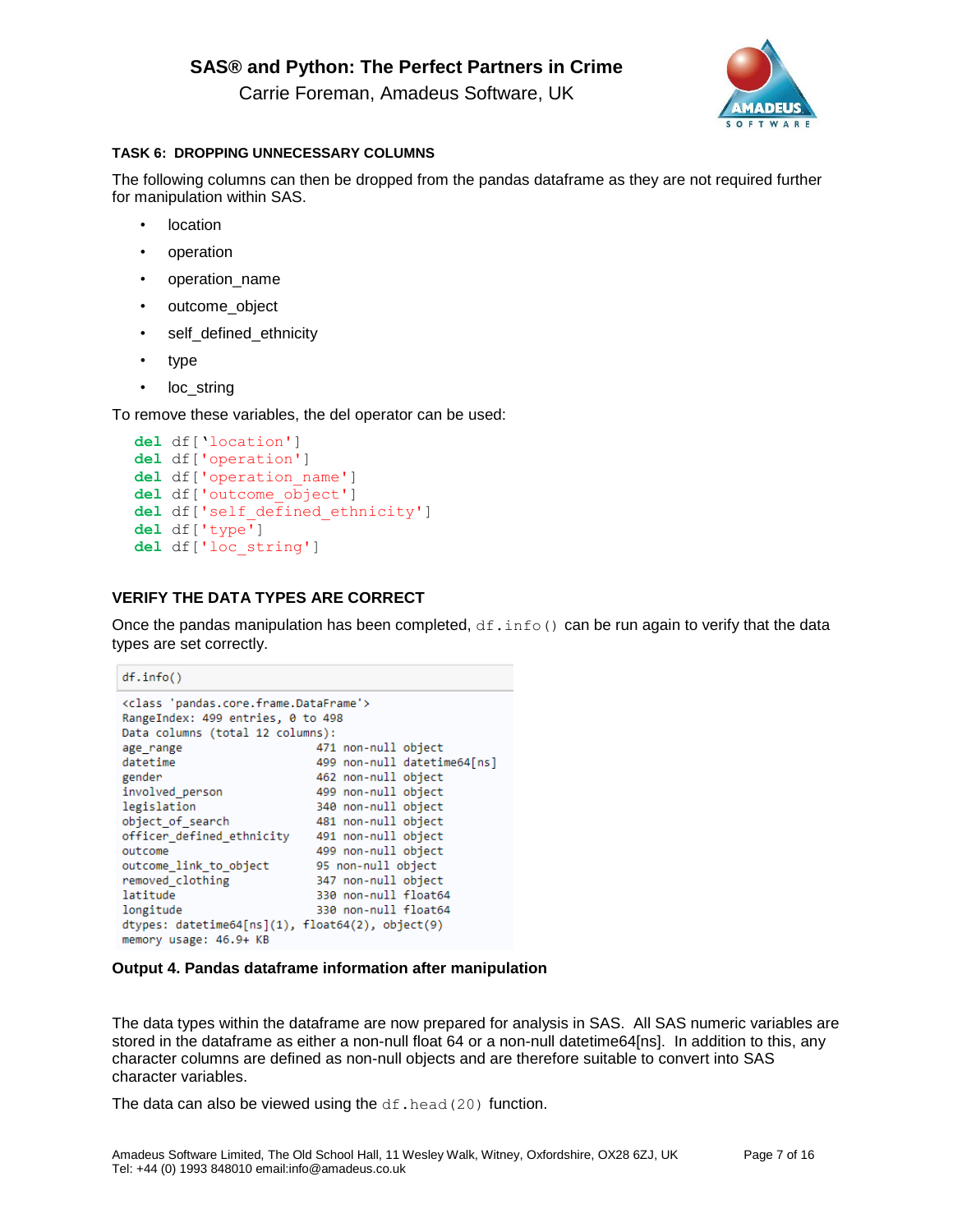

Carrie Foreman, Amadeus Software, UK

| $df$ . head $(20)$ |           |                                    |        |                        |                                                                     |                         |                                            |                         |                                         |            |                     |                    |
|--------------------|-----------|------------------------------------|--------|------------------------|---------------------------------------------------------------------|-------------------------|--------------------------------------------|-------------------------|-----------------------------------------|------------|---------------------|--------------------|
|                    | age_range | datetime                           |        | gender involved person | legislation                                                         |                         | object of search officer defined ethnicity | outcome                 | outcome link to object removed clothing |            |                     | latitude longitude |
| $\Omega$           | over 34   | 2017-06-02 13:25:00                | Male   | True                   | None                                                                | Controlled drugs        |                                            | Black Suspect arrested  | True                                    | <b>NaN</b> | <b>NaN</b>          | NaN                |
|                    | over 34   | 2017-06-06 15:20:00                | Female | True                   | Police and Criminal Evidence Act 1984 (section 1)                   | Stolen goods            | White                                      | False                   | <b>NaN</b>                              | False      | 51.612171           | $-0.787758$        |
| $\mathbf{2}$       |           | over 34 2017-06-25 00:48:00        | Male   | True                   | Misuse of Drugs Act 1971 (section 23)                               | <b>Controlled drugs</b> | White                                      | False                   | <b>NaN</b>                              | False      | 51.722832           | $-1.202112$        |
| $\mathbf{3}$       |           | over 34 2017-06-23 11:00:00        | Male   | True                   | None                                                                | Stolen goods            | White                                      | False                   | <b>NaN</b>                              | <b>NaN</b> | <b>NaN</b>          | <b>NaN</b>         |
| $\overline{4}$     | over 34   | 2017-06-26 12:05:00                | Male   | True                   | None                                                                | Stolen goods            | White                                      | False                   | <b>NaN</b>                              | <b>NaN</b> | NaN                 | NaN                |
| 5                  | over 34   | 2017-06-15 09:28:00                | Male   | True                   | Misuse of Drugs Act 1971 (section 23)                               | <b>Controlled drugs</b> | White                                      | False                   | <b>NaN</b>                              | False      | 51.628712           | $-0.751329$        |
| -6                 | over 34   | 2017-06-04 13:45:00                | Male   | True                   | None                                                                | Stolen goods            | White                                      | False                   | <b>NaN</b>                              | <b>NaN</b> | NaN                 | NaN                |
| -7                 |           | over 34 2017-06-06 20:20:00        | Male   | True                   | None                                                                | <b>Controlled drugs</b> | White                                      | False                   | <b>NaN</b>                              | NaN        | <b>NaN</b>          | NaN                |
| -8                 |           | over 34 2017-06-01 17:16:00 Female |        | True                   | Misuse of Drugs Act 1971 (section 23)                               | <b>Controlled drugs</b> | White                                      | False                   | <b>NaN</b>                              | False      | 51.850595           | $-1.091347$        |
| 9                  | over 34   | 2017-06-14 15:02:00                | Male   | True                   | Misuse of Drugs Act 1971 (section 23)                               | <b>Controlled drugs</b> | White                                      | False                   | <b>NaN</b>                              | True       | 51.627520           | $-0.749093$        |
| 10                 | over 34   | 2017-06-05 18:11:00                | Male   | True                   | Misuse of Drugs Act 1971 (section 23)                               | <b>Controlled drugs</b> | <b>Black</b>                               | False                   | <b>NaN</b>                              | False      | 52.004930           | $-0.731680$        |
| 11                 |           | over 34 2017-06-19 05:28:00        | Male   | True                   | None                                                                | Stolen goods            | White                                      | False                   | <b>NaN</b>                              | <b>NaN</b> | <b>NaN</b>          | NaN                |
| 12 <sup>2</sup>    |           | over 34 2017-06-03 05:02:00        | Male   | True                   | None                                                                | Stolen goods            | Asian                                      | False                   | <b>NaN</b>                              | <b>NaN</b> | <b>NaN</b>          | NaN                |
| 13                 | over 34   | 2017-06-11 04:32:00                | Male   | True                   | Misuse of Drugs Act 1971 (section 23)                               | <b>Controlled drugs</b> | White                                      | Suspect arrested        | True                                    | False      | 52.040209           | $-0.766140$        |
| 14                 |           | over 34 2017-06-22 08:41:00        | Male   | <b>True</b>            | Police and Criminal Evidence Act 1984 (section 1) Offensive weapons |                         | White                                      | False                   | <b>NaN</b>                              | False      | 51.455472 -0.967433 |                    |
| 15                 | over 34   | 2017-06-23 17:30:00                | Male   | True                   | None                                                                | Stolen goods            | <b>Black</b>                               | <b>Suspect arrested</b> | True                                    | <b>NaN</b> | <b>NaN</b>          | NaN                |
| 16                 |           | over 34 2017-06-08 18:35:00 Female |        | True                   | None                                                                | None                    | White                                      | False                   | <b>NaN</b>                              | False      | <b>NaN</b>          | NaN                |
| 17                 |           | over 34 2017-06-30 08:52:00        | Male   | True                   | Misuse of Drugs Act 1971 (section 23)                               | <b>Controlled drugs</b> | White                                      | False                   | <b>NaN</b>                              | True       | 51.627520           | $-0.749093$        |
| 18                 |           | over 34 2017-06-10 20:01:00        | Male   | True                   | None                                                                | <b>Controlled drugs</b> | <b>Black</b>                               | False                   | <b>NaN</b>                              | <b>NaN</b> | <b>NaN</b>          | NaN                |
| 19                 | over 34   | 2017-06-06 15:27:00                | Male   | True                   | Police and Criminal Evidence Act 1984 (section 1)                   | Stolen goods            | White                                      | False                   | <b>NaN</b>                              | False      | 51.612171 -0.787758 |                    |

**Output 5. Viewing the Pandas data frame after manipulation**

### **CONVERT A PANDAS DATA FRAME TO SAS DATA**

Once the data has been manipulated into a form which SAS is able to convert, this can be read into a SAS data set. By default, SASPy will store a new SAS data set into the SAS WORK location.

To store a data set permanently, a library can be created to send the data set to. To create a SAS library, the sas.saslib statement can be used. This contains three options: including the name of the SAS library, the type of library and the location where the SAS data sets should be stored. In this example a library named mydata will be created using the SAS BASE engine in the location specified. To complete this the following code is required:

sas.saslib('mydata', 'BASE', 'C:\SAS\mydata')

If a library is assigned successfully the following message will be displayed:

 $\overline{6}$ The SAS System 15:41 Fridav, March 2, 2018  $39$ libname mydata BASE 'C:\SAS\mydata' ; 40 NOTE: Libref MYDATA was successfully assigned as follows: **BASE** Engine: Physical Name: C:\SAS\mydata 41 42

#### **Output 6. Viewing the Pandas data frame after manipulation**

Once the library is available, the sas.dataframe2sasdata or sas.df2sd function can be used. This assigns a new Python variable which will point to the SAS data set. Within the function brackets the pandas dataframe is specified in addition to the library which will be used to store the SAS data set.

sassearchdata = sas.df2sd(df, libref='mydata')

To verify that the SAS data set has been created successfully, the contents function can be used on the new data set.

```
sassearchdata.contents()
```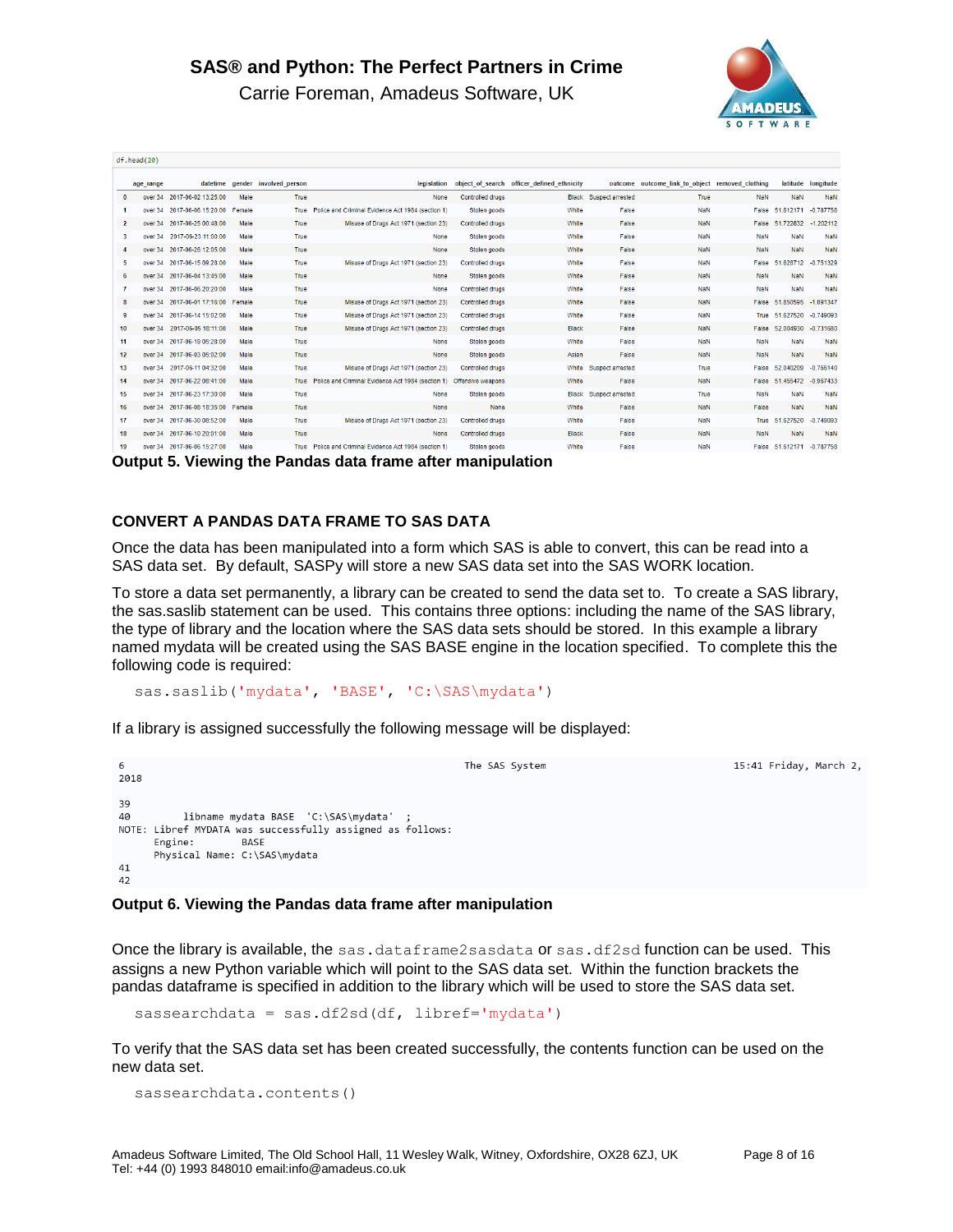

Carrie Foreman, Amadeus Software, UK

If "The SAS System" is displayed at the top of the output, the pandas dataframe has been successfully converted to a SAS data set.

| The SAS System<br><b>The CONTENTS Procedure</b> |                           |                                   |                            |                             |                |                                                    |  |  |  |  |
|-------------------------------------------------|---------------------------|-----------------------------------|----------------------------|-----------------------------|----------------|----------------------------------------------------|--|--|--|--|
| Data Set Name                                   |                           | MYDATA_DF                         |                            | <b>Observations</b>         |                | 499                                                |  |  |  |  |
| <b>Member Type</b>                              |                           | <b>DATA</b>                       |                            | <b>Variables</b>            |                | 12                                                 |  |  |  |  |
|                                                 | Engine                    | <b>BASE</b>                       |                            | Indexes                     |                | $\pmb{0}$                                          |  |  |  |  |
|                                                 | Created                   | 06/03/2018 08:40:01               |                            | <b>Observation Length</b>   |                | 192                                                |  |  |  |  |
| <b>Last Modified</b>                            |                           | 06/03/2018 08:40:01               |                            | <b>Deleted Observations</b> |                | $\pmb{0}$                                          |  |  |  |  |
| Protection                                      |                           |                                   |                            | Compressed                  |                | <b>NO</b>                                          |  |  |  |  |
| Data Set Type                                   |                           |                                   |                            | <b>Sorted</b>               |                | <b>NO</b>                                          |  |  |  |  |
|                                                 | Label                     |                                   |                            |                             |                |                                                    |  |  |  |  |
| <b>Data Representation</b>                      |                           | WINDOWS_64                        |                            |                             |                |                                                    |  |  |  |  |
| <b>Encoding</b>                                 |                           | wlatin1 Western (Windows)         |                            |                             |                |                                                    |  |  |  |  |
|                                                 |                           |                                   |                            |                             |                |                                                    |  |  |  |  |
|                                                 |                           |                                   |                            |                             |                | <b>Engine/Host Dependent Information</b>           |  |  |  |  |
|                                                 |                           | Data Set Page Size                |                            |                             |                | 65536                                              |  |  |  |  |
|                                                 |                           | Number of Data Set Pages          |                            |                             |                | $\overline{\mathbf{c}}$                            |  |  |  |  |
|                                                 |                           | <b>First Data Page</b>            |                            |                             |                | 1                                                  |  |  |  |  |
|                                                 |                           | Max Obs per Page                  | 340                        |                             |                |                                                    |  |  |  |  |
|                                                 |                           | Obs in First Data Page            | 329                        |                             |                |                                                    |  |  |  |  |
|                                                 |                           | <b>Number of Data Set Repairs</b> | $\mathbf 0$                |                             |                |                                                    |  |  |  |  |
|                                                 |                           | ExtendObsCounter                  | <b>YES</b>                 |                             |                |                                                    |  |  |  |  |
|                                                 |                           | Filename                          | C:\SAS\mydata\_df.sas7bdat |                             |                |                                                    |  |  |  |  |
|                                                 |                           | <b>Release Created</b>            | 9.0401M4                   |                             |                |                                                    |  |  |  |  |
|                                                 |                           | <b>Host Created</b>               | X64_10PRO                  |                             |                |                                                    |  |  |  |  |
|                                                 |                           | <b>Owner Name</b>                 |                            |                             |                | AMADEUS\carrie.foreman                             |  |  |  |  |
|                                                 |                           | <b>File Size</b>                  | <b>192KB</b>               |                             |                |                                                    |  |  |  |  |
|                                                 |                           | File Size (bytes)                 |                            |                             |                | 196608                                             |  |  |  |  |
|                                                 |                           |                                   |                            |                             |                | <b>Alphabetic List of Variables and Attributes</b> |  |  |  |  |
| #                                               | Variable                  |                                   | <b>Type</b>                |                             | Len            | Format                                             |  |  |  |  |
| 1                                               | age_range                 |                                   | Char                       |                             | $\overline{7}$ |                                                    |  |  |  |  |
| $\overline{2}$                                  | datetime                  |                                   | Num                        |                             | 8              | E8601DT26.6                                        |  |  |  |  |
| 3                                               | gender                    |                                   | Char                       |                             | $6\phantom{a}$ |                                                    |  |  |  |  |
| 4                                               | involved_person           |                                   | Char                       |                             | 5              |                                                    |  |  |  |  |
| 11                                              | latitude                  |                                   | Num                        |                             | 8              |                                                    |  |  |  |  |
| 5                                               | legislation               |                                   | Char                       |                             | 49             |                                                    |  |  |  |  |
| 12                                              | longitude                 |                                   | Num                        |                             | 8              |                                                    |  |  |  |  |
| $\bf 6$                                         | object_of_search          |                                   | Char                       |                             | 35             |                                                    |  |  |  |  |
| 7                                               | officer_defined_ethnicity |                                   | Char                       |                             | 5              |                                                    |  |  |  |  |
| 8                                               | outcome                   |                                   | Char                       |                             | 44             |                                                    |  |  |  |  |
| 9                                               | outcome link to object    |                                   | Char                       |                             | $\overline{5}$ |                                                    |  |  |  |  |

**Output 7. The Contents Procedure within Jupyter Notebook**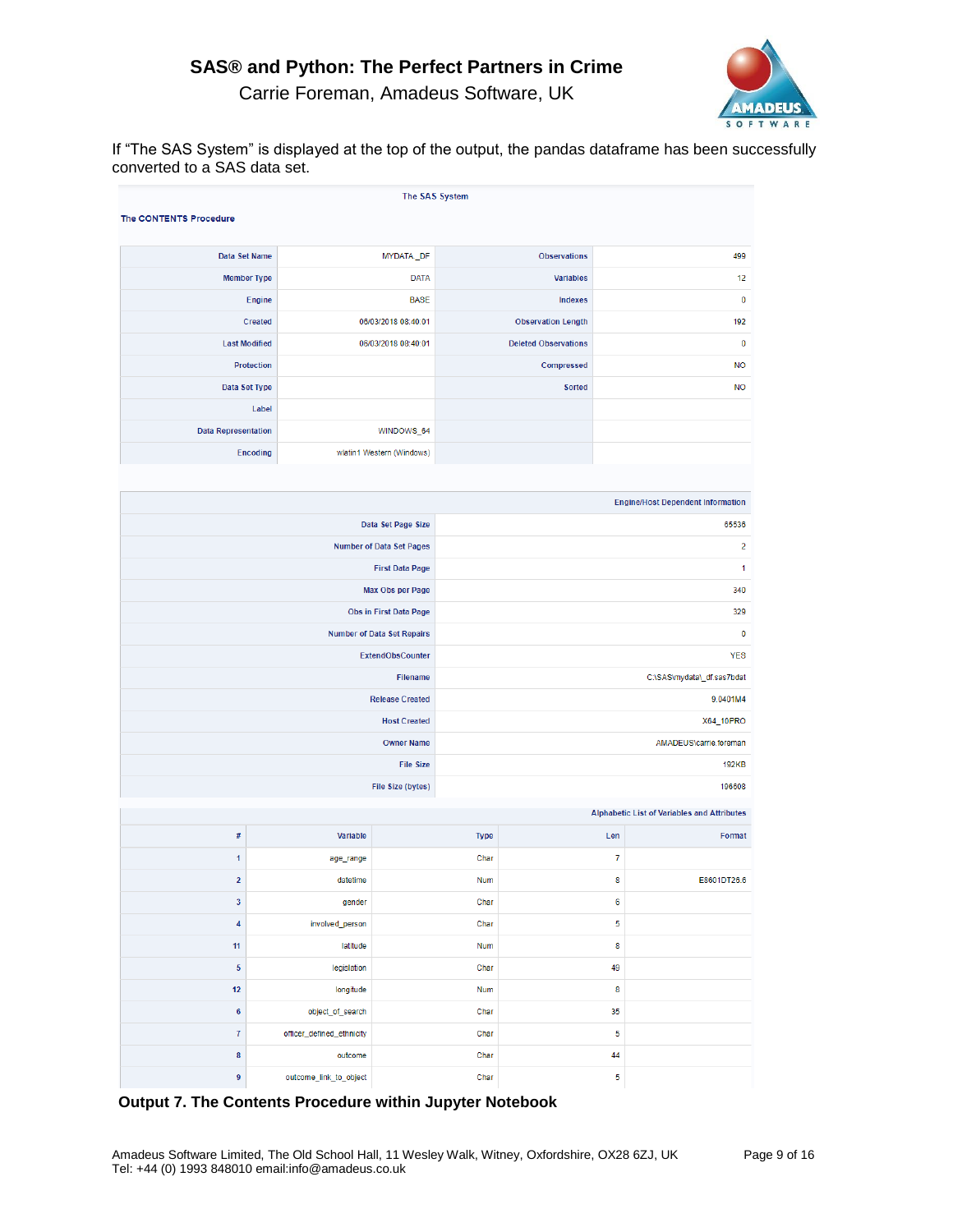Carrie Foreman, Amadeus Software, UK



## **SAS PROCEDURES, USING PYTHON CODE**

Now that the data is available within SAS, we can use Python code to source SAS procedures. A few procedures that are available include;

- **SGPLOT**
- PRINT
- **MEANS**
- **CONTENTS**

### **HEAD (PRINT PROCEDURE)**

To source the PRINT procedure, the head function can be used. Use the data set name followed by the head function and within the brackets specify the number of observations you would like to view. This will perform a PROC PRINT of the observations you would like to view. By not specifying a number within the brackets, only the first five observations will be displayed.

sassearchdata.head(8)

| <b>The SAS System</b> |               |                                   |             |                                             |                                                   |                         |                                                    |                       |                                         |       |         |                    |
|-----------------------|---------------|-----------------------------------|-------------|---------------------------------------------|---------------------------------------------------|-------------------------|----------------------------------------------------|-----------------------|-----------------------------------------|-------|---------|--------------------|
|                       | Obs age_range |                                   |             | datetime gender involved person legislation |                                                   |                         | object of search officer defined ethnicity outcome |                       | outcome_link_to_object removed_clothing |       |         | latitude longitude |
|                       | over $34$     | 2017-06-02T13:25:00.000000        | Male        | True                                        | None                                              | <b>Controlled drugs</b> | <b>Black</b>                                       | Suspect arrested True |                                         | nan   |         |                    |
|                       | 2 over 34     | 2017-06-06T15:20:00.000000        | Female True |                                             | Police and Criminal Evidence Act 1984 (section 1) | Stolen goods            | White                                              | False                 | nan                                     | False | 51.6122 | $-0.78776$         |
|                       | over 34       | 2017-06-25T00:48:00 000000 Male   |             | True                                        | Misuse of Drugs Act 1971 (section 23)             | <b>Controlled drugs</b> | White                                              | False                 | nan                                     | False | 51.7228 | $-1.20211$         |
|                       | over 34       | 2017-06-23T11:00:00.000000   Male |             | True                                        | None                                              | Stolen goods            | White                                              | False                 | nan                                     | nan   |         |                    |
|                       | 5 over 34     | 2017-06-26T12:05:00 000000 Male   |             | True                                        | <b>None</b>                                       | Stolen goods            | White                                              | False                 | nan                                     | nan   |         |                    |
|                       | $6$ over $34$ | 2017-06-15T09:28:00.000000 Male   |             | True                                        | Misuse of Drugs Act 1971 (section 23)             | <b>Controlled drugs</b> | White                                              | False                 | nan                                     | False | 51.6287 | $-0.75133$         |
|                       | over 34       | 2017-06-04T13:45:00.000000 Male   |             | True                                        | None                                              | Stolen goods            | White                                              | False                 | nan                                     | nan   |         |                    |
|                       | 8 over 34     | 2017-06-06T20:20:00.000000   Male |             | True                                        | None                                              | <b>Controlled drugs</b> | White                                              | False                 | nan                                     | nan   |         |                    |

#### **Output 8. The PRINT procedure within Jupyter Notebook**

### **DESCRIBE (MEANS PROCEDURE)**

The MEANS procedure within SAS is used to generate summary statistics for any numeric variables within a SAS data set. The procedure allows users insight into the skewness of any data and identifies any variables which have missing values within the data set. The statistics produced by the procedure include:

- $N$
- NMiss
- **Median**
- **Mean**
- **Standard Deviation**
- Minimum
- 25th Percentile
- 50th Percentile
- 75th Percentile
- Maximum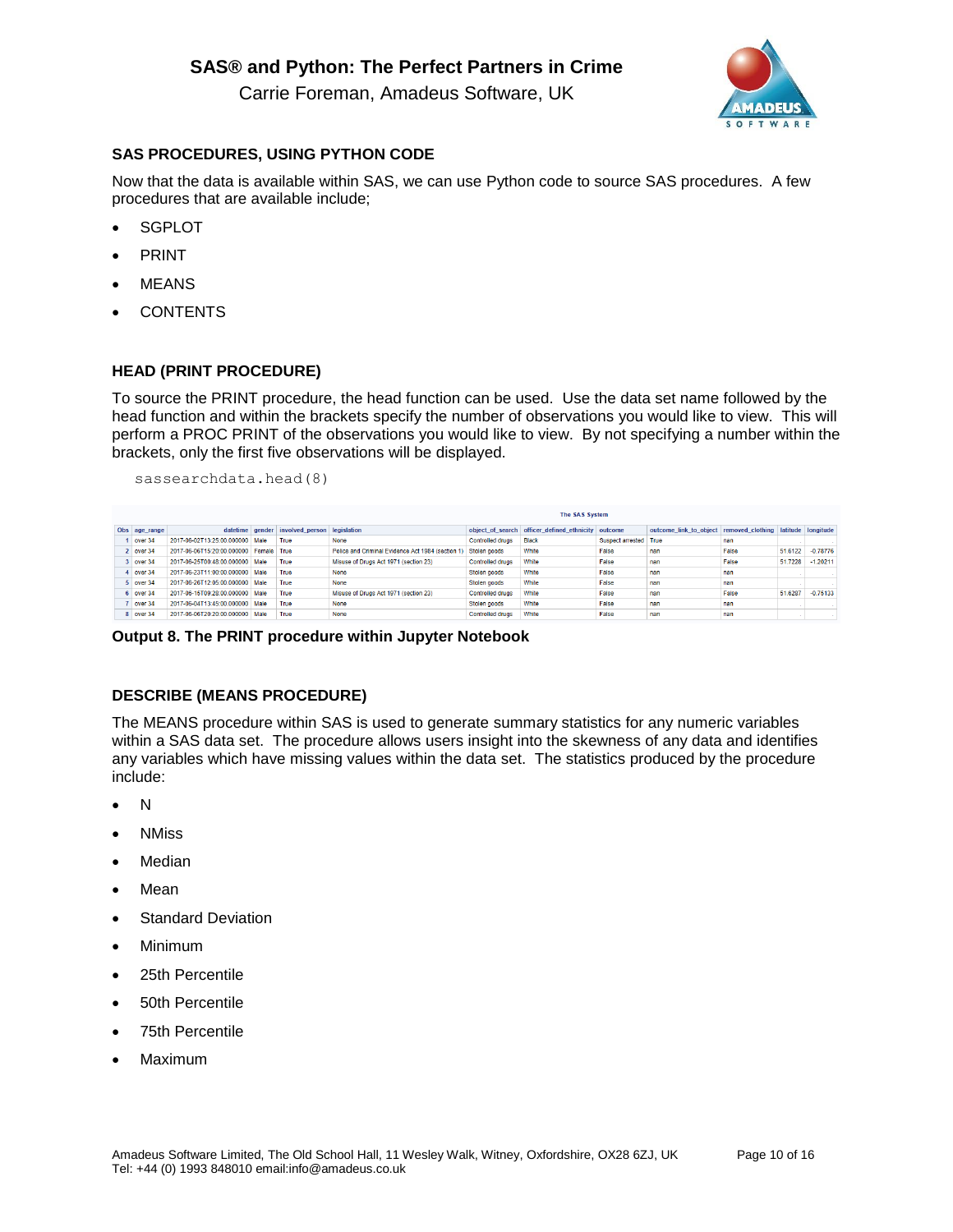## Carrie Foreman, Amadeus Software, UK



To source the MEANS procedure, the describe function can be used. This will produce all of the available statistics for all numeric variables within the stop and search data set.

sassearchdata.describe()

The function produces the following SAS output:

| The SAS System             |     |               |             |             |                |             |             |             |             |             |  |
|----------------------------|-----|---------------|-------------|-------------|----------------|-------------|-------------|-------------|-------------|-------------|--|
| <b>The MEANS Procedure</b> |     |               |             |             |                |             |             |             |             |             |  |
|                            |     |               |             |             |                |             |             |             |             |             |  |
| Variable                   | N   | <b>N</b> Miss | Median      | Mean        | <b>Std Dev</b> | Minimum     | 25th Pctl   | 50th Pctl   | 75th Pctl   | Maximum     |  |
| datetime                   | 499 | 0             | 1813001460  | 1813109491  | 733649         | 1811896200  | 1812576540  | 1813001460  | 1813764780  | 1814481960  |  |
| latitude                   | 330 | 169           | 51.612171   | 51.644976   | 0.258232       | 51.332407   | 51,449778   | 51.612171   | 51.802931   | 53.949318   |  |
| longitude                  | 330 | 169           | $-0.798114$ | $-0.941903$ | 0.262051       | $-1.751645$ | $-1.217150$ | $-0.798114$ | $-0.749093$ | $-0.549811$ |  |

**Output 9. The MEANS procedure within Jupyter Notebook**

## **THE SGPLOT PROCEDURE**

The SGPLOT procedure is used to create plots or overlays on a set of axes. The procedure can be used to produce a range of plots including box plots, series plots, histograms, bar charts and heatmaps. The SAS SGPLOT procedure can be called using the bar or heatmap functions within SASPy.

### **BASIC BAR CHART**

The bar function allows SAS to create bar charts based on the data using the SGPLOT procedure. The simple syntax for creating a bar chart using the bar function would be as follows:

sassearchdata.bar('gender')

This code creates a simple bar chart displaying the gender values within the data set and the frequency of each value within the data. To create multiple bar charts two options are possible. Multiple occurrences of the bar function within the same code cell would allow two bar charts to be created.

```
sassearchdata.bar('gender', title='Frequency of Individuals by Gender')
sassearchdata.bar('object of search', title='Frequency of Individuals by
Object of Search')
```
This would produce one bar chart for the frequencies of the genders within the data set. In addition to this, a second bar chart would also be produced detailing the frequency of each object of search appearing within the data.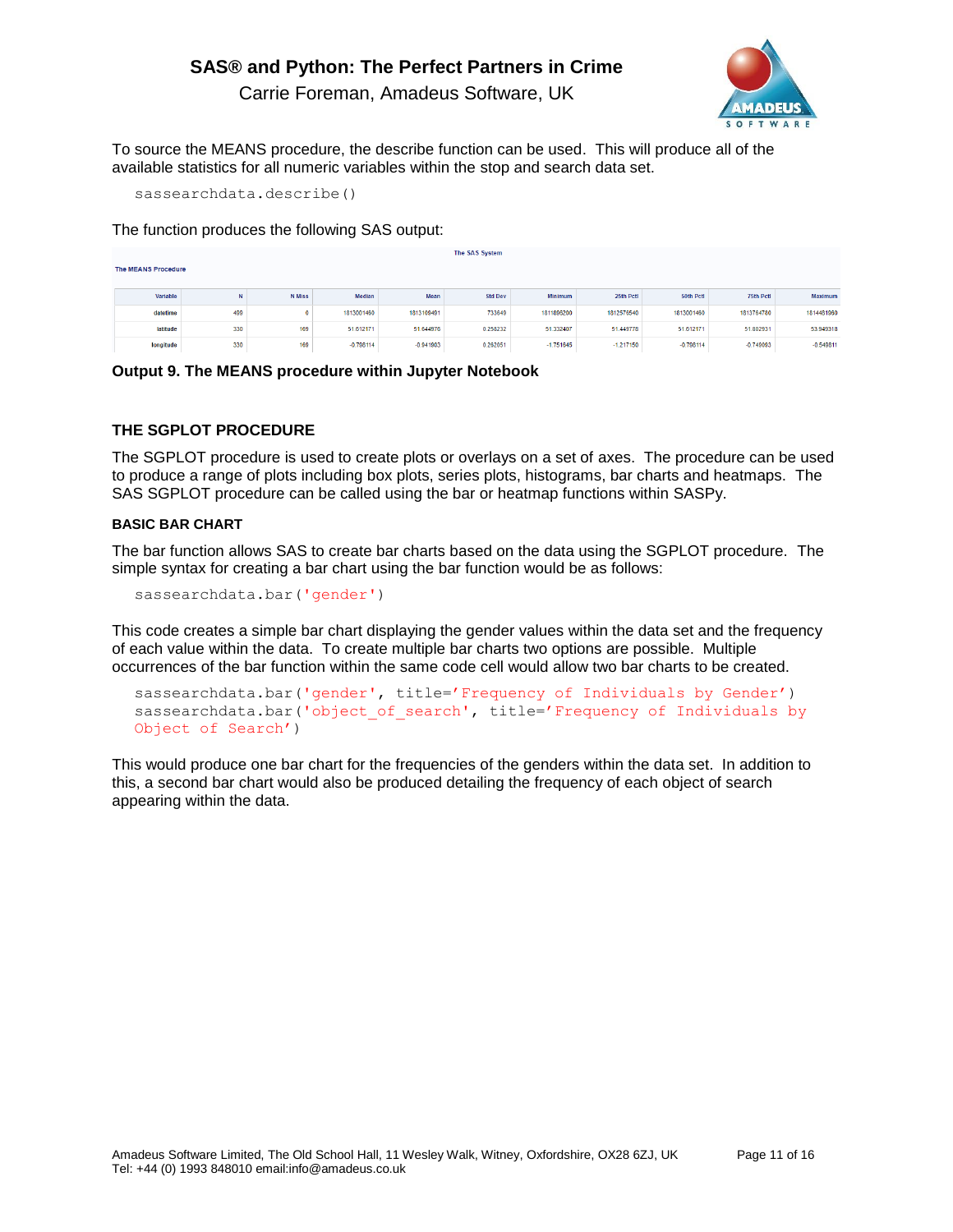Carrie Foreman, Amadeus Software, UK





**Output 10. Using the SGPLOT procedure within Jupyter Notebook to produce bar charts**

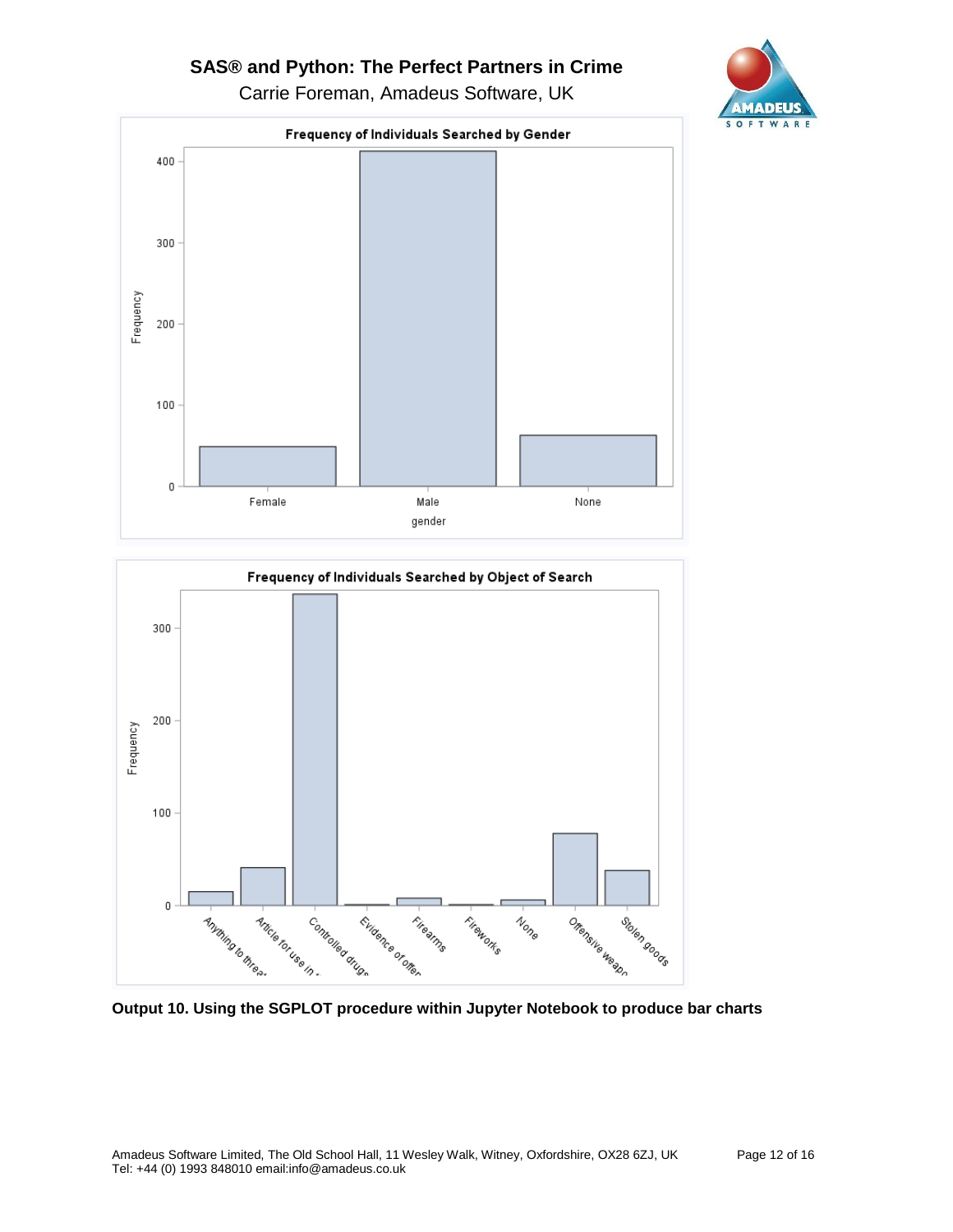Carrie Foreman, Amadeus Software, UK



An alternative way of coding this, would be to use a for loop. We could enter the two variable names into a for loop and use the variable as an argument to the bar function:

```
for col in ['gender', 'object_of_search']:
     sassearchdata.bar(col)
```
#### **BASIC HEATMAP**

The heatmap function also uses the SGPLOT procedure. Within the search data, we have readings which display the latitude and longitude of each stop and search. These values can be plot on a set of scales. A heatmap can be used to display this, with the intensity of the color determining the number of individuals which were stopped and searched within each area. To display a title for the heatmap, a title option can be added as an argument for the function after the variables have been specified. Using the gmaps module, it is possible to plot a heatmap over a Google Map to identify the locations of this data geographically.

```
sassearchdata.heatmap('latitude', 'longitude', title="Latitude vs 
Longitude")
```
The heatmap displays once the code has run:



**Output 11. Using the SGPLOT procedure within Jupyter Notebook to produce a heat map**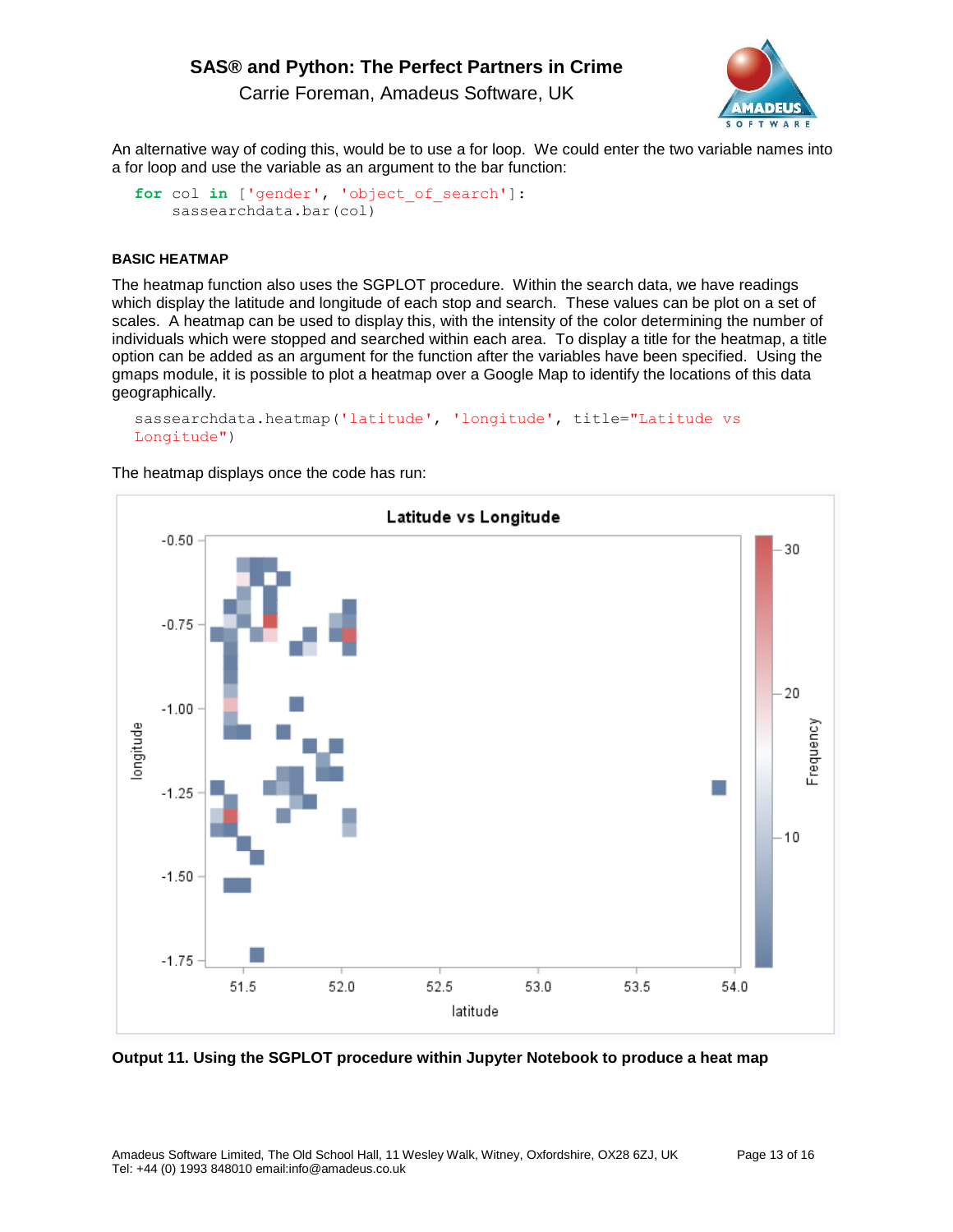Carrie Foreman, Amadeus Software, UK



## **TEACH ME SAS**

For those who are not familiar with SAS programming, but are keen to learn the language, SAS have included a function which is bundled within SASPy named teach me SAS. It converts submitted Python SASPy code into the SAS language and displays this below the code cell. While the teach me SAS function is active, SAS will no longer run the code, but instead will give the SAS equivalent of any Python code run.

To activate teach\_me\_SAS the function needs to be assigned to the value of True:

sas.teach me SAS(True)

We can now run the same Python code as we used previously to display the SAS procedure steps which were generated by these functions.

## **HEAD (PRINT PROCEDURE)**

On running the head function, SAS runs a Proc PRINT. With teach\_me\_SAS switched on, we can see that the head method generates a Proc PRINT step with the obs=10 data set option, corresponding to the number within the brackets of the function. If no number is specified, this defaults to the first five observations instead.

sassearchdata.head(10)

proc print data=mydata. df(obs=10);run;

#### **Display 2. Teach\_me\_SAS: The PRINT procedure**

### **DESCRIBE (MEANS PROCEDURE)**

In the previous section we ran a describe function on the sassearchdata data as below:

```
sassearchdata.describe()
```
By running the code with the teach me\_SAS function active, we can look at the SAS code which was run for this procedure. The is shown below:

sassearchdata.describe()

proc means data=mydata. df stackodsoutput n nmiss median mean std min p25 p50 p75 max;run;

### **Display 3. Teach\_me\_SAS: The MEANS Procedure**

Proc MEANS generates default statistics including n, median, mean and standard deviation for all numeric variables. In addition to this, the STACKODSOUTPUT option has been added to the list of options enabling the Jupyter Notebook to resemble the default output from a Proc MEANS. In addition to this, the STACKODSOUTPUT option allows all the analysis variables to be stacked in one column and adds a new column for each statistic within the table.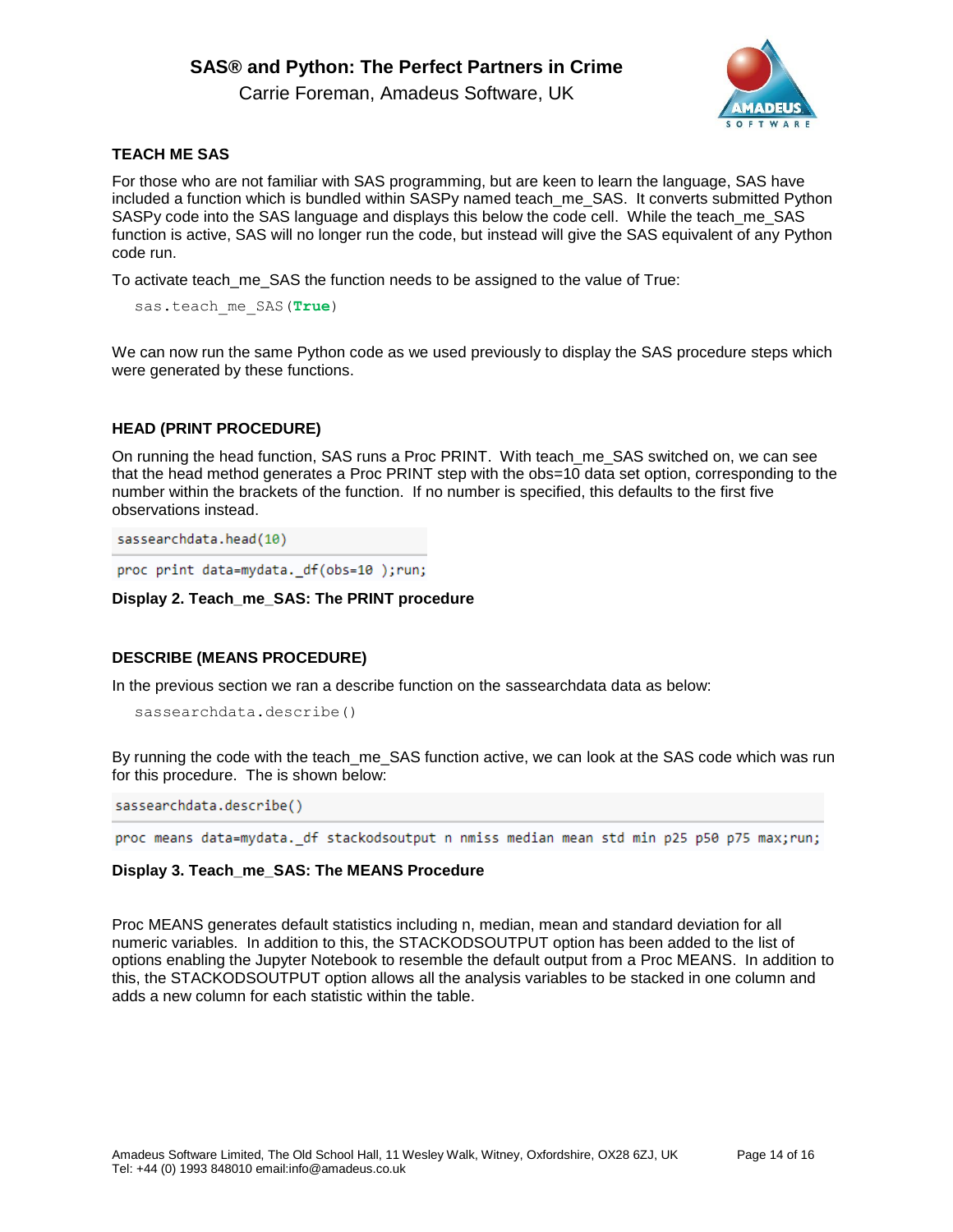Carrie Foreman, Amadeus Software, UK



## **THE SGPLOT PROCEDURE**

On running the bar function, we can see that two Proc SGPLOTs are run. This produces two bar charts of the data using the vbar statement to define gender as the bars within the first bar chart and object\_of\_search for the second.

```
sassearchdata.bar('gender', title='Frequency of Individuals Searched by Gender')
sassearchdata.bar('object of search', title='Frequency of Individuals Searched by Object of Search')
proc sgplot data=mydata. df;
       vbar gender;
        title "Frequency of Individuals Searched by Gender";
run;
title;
proc sgplot data=mydata. df;
        vbar object of search;
        title "Frequency of Individuals Searched by Object of Search";
run:
title;
```
### **Display 4. Teach\_me\_SAS: The SGPLOT procedure – Bar Chart**

The heatmap function also produces a Proc SGPLOT of the data. Within this procedure the first variable specified is assigned to the x axis with the second being assigned to the y axis. The equivalent code to complete this within SAS is displayed below the box.

```
sassearchdata.heatmap('latitude', 'longitude', title="Latitude vs Longitude")
```

```
proc sgplot data=mydata._df ;
       heatmap x=latitude y=longitude;
       title 'Latitude vs Longitude';
run;title:
```
## **Display 5. Teach\_me\_SAS: The SGPLOT procedure - Heatmap**

To run the SAS code again, the teach\_me\_SAS function will need to be set back to False:

```
sas.teach me SAS(False)
```
### **CONCLUSION**

SAS and Python work in parallel using the SASPy module which can be exploited within the Jupyter Notebook to allow users more freedom to code in a language of their choice. By integrating the languages, those who are Python coders can harness the power of SAS without the need to learn the language. Those who would like to learn the language can take advantage of the teach\_me\_SAS function which converts any compatible Python coding into the SAS equivalent code.